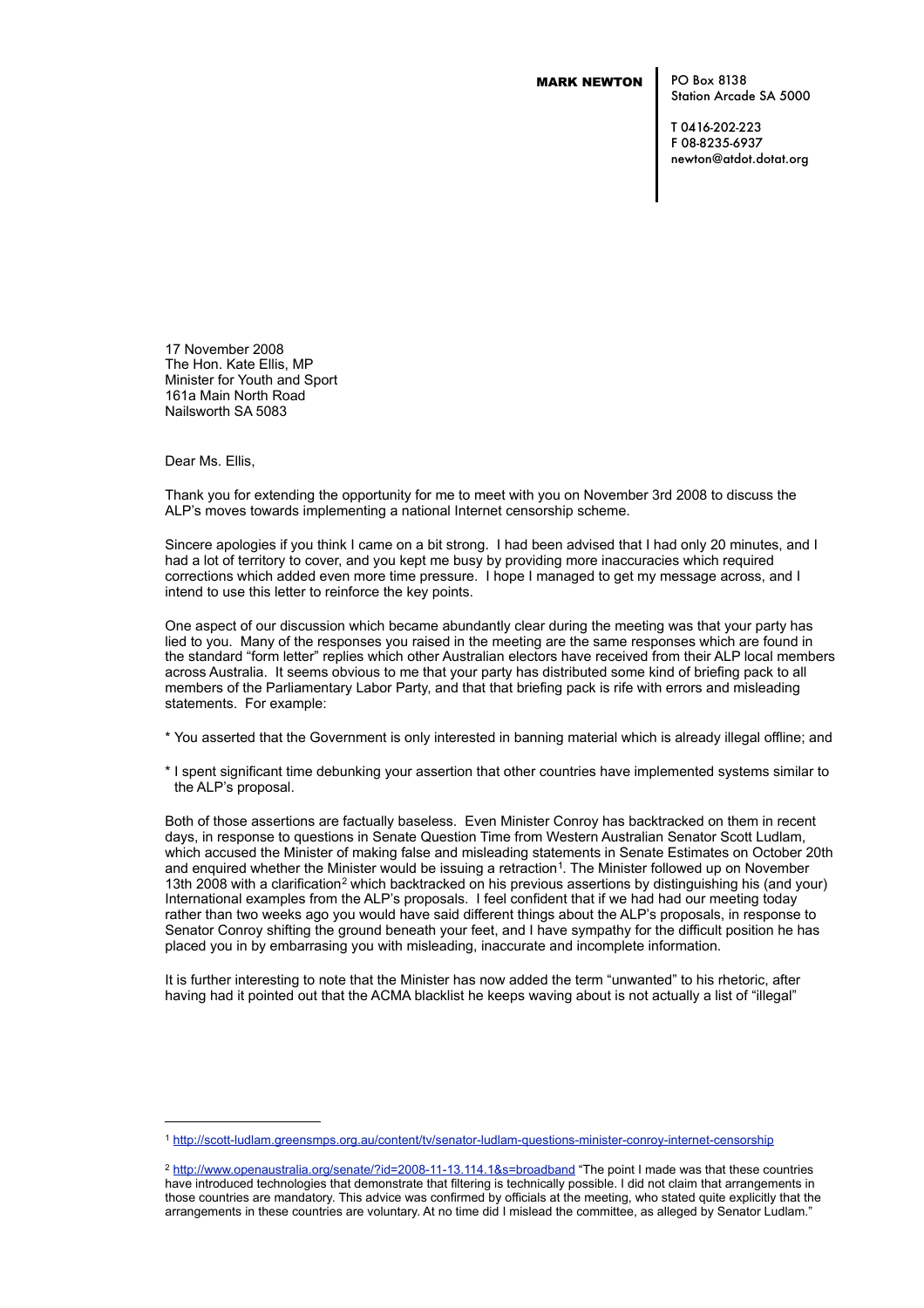material<sup>3[4](#page-1-1)</sup>. I trust you will agree that his replacement term, "illegal and unwanted," reinforces community concerns about the scope of the ALP's proposal, especially given that the Minister has refused to clarify what, exactly, the new term means, and who gets to decide what is "unwanted."

I understand that you are a mere cog in a larger Party machine, but I would guess that you would be professionally (if not personally) offended by the inaccurate information which your Party has provided to you, and which you are in turn providing to your constituents. Senator Conroy's repeated inaccurate and misleading assertions have painted him in a very bad light, and you might perhaps do well to consider whether repeating his Ministry's discredited rhetoric is likely to damage your own reputation.

During our meeting, I outlined several points against the adoption of the ALP's policy. I will briefly address each point below, and request that you, in turn, address each point in your response.

### THE GOVERNMENT HAS FAILED TO IDENTIFY A NEED FOR THIS POLICY

The Government has claimed that the purpose of the policy is to protect children<sup>5</sup>.

As I discussed in my previous letter, Australian parents appear to be sufficiently skillful that they do not require this form of Government assistance to protect their children. In my recent ABC Opinion piece<sup>6</sup>, I posed the question to the Government, "Do you honestly believe that Australian parents are so uniquely incompetent that we, unlike literally every other Western democracy on the planet, need to go down the ALP's proposed path to protect our children? After spending 30 years proving that our nation can successfully raise children in an environment of ubiquitous access to uncensored online services, are you able to explain how profoundly Australian parents must have *failed* to justify this radical proposal?"

They were not rhetorical questions. I believe the Australian public deserves to have them answered. Please answer them.

## EVEN IF THERE WAS A NEED, THE GOVERNMENT HAS FAILED TO DEMONSTRATE THAT THIS SOLUTION IS WANTED BY THE PUBLIC

Polls conducted by the Channel [7](#page-1-4) Sunrise programme<sup>7</sup>, the Courier Mail<sup>8</sup>, and Derryn Hinch's show on 3AW<sup>[9](#page-1-6)</sup> have all shown more than 80% opposition to this proposal. While these are not scientific polls, I expect you will agree that anything over 80% is as close to unanimous as any poll is ever likely to produce, and that it's difficult to imagine any other Government issue which unites so many differing individuals and community groups.

A worthy demonstration of the lack of public desire for filtered Internet connectivity was provided by Mr. Steve Dalby of iiNet on MMM's "Spoonman" show<sup>10</sup> when he asserted that iiNet's website has been offering free filtering software for four years and *zero* customers have downloaded it.

It is my observation that the Government has identified an alleged problem then committed itself 100% behind the first, dumbest solution that popped into its head. In all seriousness, is the Government's vision so stunted that it believes that this policy is the absolute best way to spend \$44m to secure a child protection outcome? What happened to the "Government of New Ideas?"

<span id="page-1-0"></span><sup>3</sup> <http://defendingscoundrels.com/2008/10/conroy-misleads-the-senate-on-.html> "Conroy misleads the Senate on `illegal material'"

<span id="page-1-1"></span><sup>4</sup> [http://www.acma.gov.au/WEB/STANDARD/531016/pc=PC\\_90169](http://www.acma.gov.au/WEB/STANDARD/531016/pc=PC_90169) ACMA web site answer to question "Is it legal/illegal to host prohibited content?" is, in part, "The Act does not make it an offence for a content service provider to host Prohibited Content<sup>"</sup>

<span id="page-1-2"></span><sup>5</sup> <http://www.abc.net.au/news/stories/2007/12/31/2129471.htm>"Conroy announces mandatory internet filters to protect children"

<span id="page-1-3"></span><sup>6</sup> <http://www.abc.net.au/news/stories/2008/11/10/2414895.htm> "Filter advocates need to check their facts"

<span id="page-1-4"></span><sup>7</sup> <http://au.youtube.com/watch?v=xThNk0Vd4ws> - 80% against ALP Internet censorship

<span id="page-1-5"></span><sup>8</sup> <http://www.news.com.au/couriermail/poll/display/1,23815,5036556-953-2,00.html>- 91% against ALP Internet censorship, over 5000 votes recorded

<span id="page-1-6"></span><sup>9</sup> [http://www.3aw.com.au](http://www.3aw.com.au/) - Still on the homepage at the time of writing. 82% against ALP internet censorship

<span id="page-1-7"></span><sup>10</sup> <http://austereo.castmetrix.net/podcast/378302368699163267/1/SpoonmanInternetcensorship.mp3> "Spoonman" 13 November 2008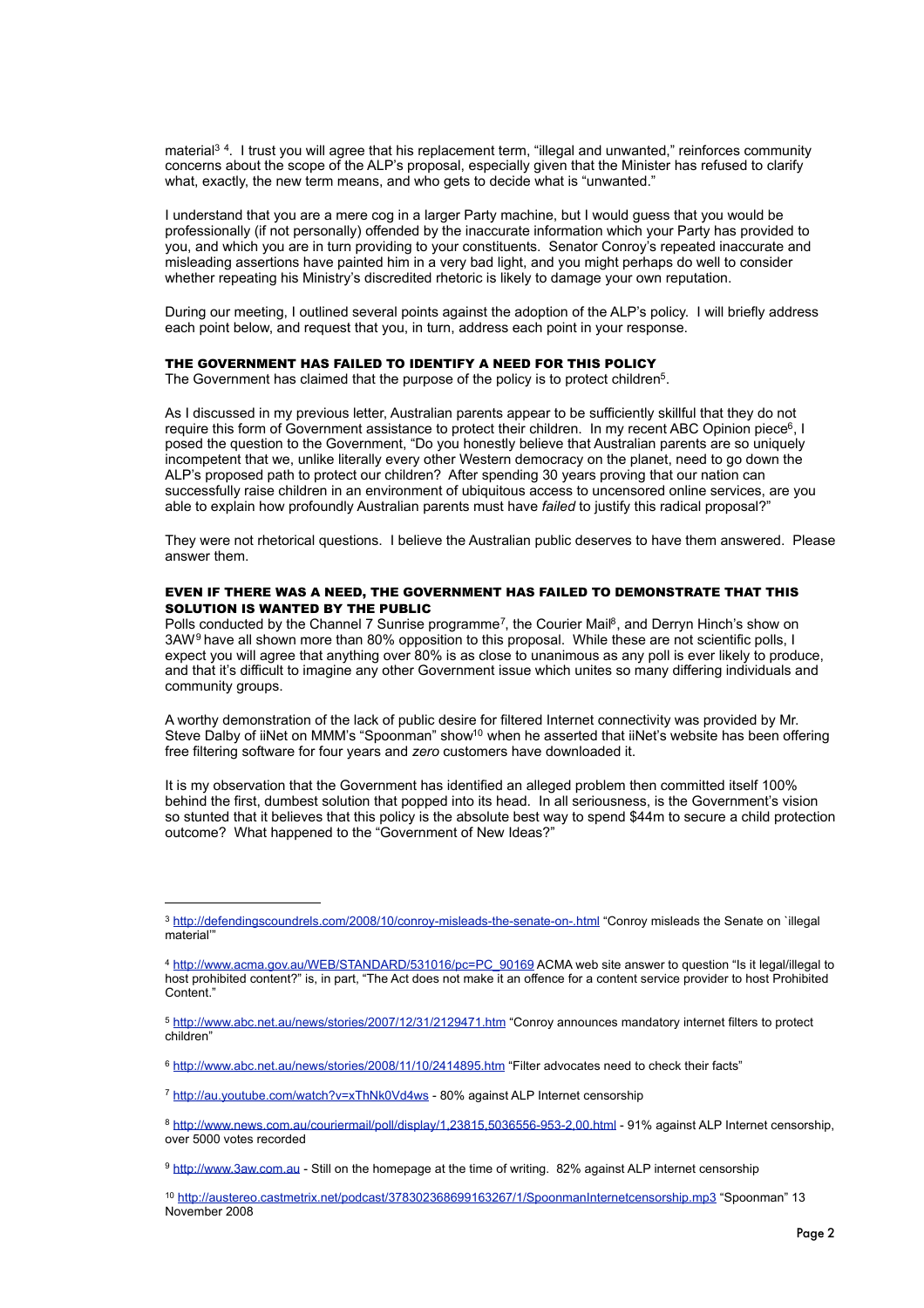#### EVEN IF THE PUBLIC WANTED THIS SOLUTION, IT WON'T WORK

Interviews[11](#page-2-0) with senior executives at three of Australia's largest ISPs have ridiculed the ALP proposal on practicality grounds. Simon Hackett, MD of Internode, helpfully pointed out that "... most families diagnose their computer problems by getting their children to fix them. So their children will know about anonymous proxies, they will work around this stuff. So it's not that it's not a problem to solve, but you can't make it a technical game, because the very people you're trying to protect are smarter than you.<sup>7</sup>

The *Sydney Morning Herald* has reported<sup>12</sup> that iiNet CEO Michael Malone has publicly committed his company to provide "... hard numbers demonstrating how stupid it [the ALP proposal] is." He has described Senator Conroy as "... the worst Communications Minister we've had in the 15 years since the [internet] industry has existed."

Since the implications of this policy came to light, the Internet community in Australia has been working hard on free and effective circumvention methods<sup>[13](#page-2-2)</sup>. Websites devoted to bypassing mandatory ISP censorship have been erected, and the ALP's policy has been rendered useless before it has even been implemented. It is safe to say that everyone who is inconvenienced by the ALP's censorship system will routinely bypass it at will.

## EVEN IF IT COULD WORK, IT'S TOO EXPENSIVE

The Government claims to have committed \$44m to its "clean feed" proposal. However, the Minister has not been drawn on whether the money remains available in the wake of budget "refactoring" due to the financial crash; and even if it is available, he has not provided a breakdown of how much would be available for ISP compensation and how much would be swallowed up by the ACMA bureaucracy to run the scheme.

My personal direct experience is that it will cost in excess of \$2m in the first year to fit-out an ISP which provides service to 2% of the Australian market, with a 50% premium in subsequent years for ongoing licensing fees. With conservative allowances for network growth, that easily turns the five year process into a \$500m scheme, with the Government providing less than a drop in the ocean, leaving the remainder to be provided to the Industry by ISP customers in the form of higher ISP bills.

In the current financial environment, imposing a half billion dollar mandate on ISPs to provide an unwanted solution to a nonexistent problem is disgraceful. Doing so with the full knowledge that it won't work is lunacy.

#### EVEN IF IT WASN'T TOO EXPENSIVE, IT'LL BE IMPLEMENTED POORLY

Despite Mr. Conroy's repeated misleading statements about the infallibility of the ACMA blacklist, the current scheme *is already implemented poorly.* According to the ACMA "Report on the Co-regulatory Scheme for Internet Content Regulation<sup>["14](#page-2-3)</sup> covering the first six years of the scheme, less than half of the URLs gathered onto the Prohibited Content list by the ACMA were arguably illegal material.

Note that since the Act does not require the ACMA to seek a classification decision from the OFLC before adding overseas content to the blacklist, *this really is a case of one public servant's personal discretion deciding whether a content item should be banned in Australia, with no mechanism for notification or appeal.* In your opinion, does that represent good governance? Shouldn't we expect better? As I asked in my first letter to you, is it wise to place the same calibre of bureaucrat who decided Mohammad Haneef was a terrorist suspect or that Bill Henson was a pornographer in charge of a secret, unaccountable blacklist? During our meeting you scoffed, *but that really is what we're talking about here.*

# IN THE UNLIKELY EVENT THAT IT'S IMPLEMENTED PERFECTLY, IT WILL ENABLE CHILD ABUSE

If we suspend disbelief for long enough to accept that the scheme will be administered by perfect public servants with perfect discretion and perfect oversight, then we would clearly end up with a hypothetical blacklist containing only illegal material.

<span id="page-2-0"></span><sup>11</sup> [http://www.zdnet.com.au/insight/communications/soa/ISP-level-content-filtering-won-t-work/](http://www.zdnet.com.au/insight/communications/soa/ISP-level-content-filtering-won-t-work/0,139023754,339292158,00.htm)

[<sup>0,139023754,339292158,00.</sup>htm](http://www.zdnet.com.au/insight/communications/soa/ISP-level-content-filtering-won-t-work/0,139023754,339292158,00.htm) Justin Milne from Telstra, Simon Hackett from Internode, Michael Malone from iiNet

<span id="page-2-1"></span><sup>12</sup> <http://www.smh.com.au/news/technology/biztech/net-censorship-plan-backlash/2008/11/11/1226318639085.html>

<span id="page-2-2"></span><sup>13</sup> <http://www.itwire.com/content/view/21451/1085/>"Bypass Australia's Internet filters for free" by Adam Turner, November 3rd 2008

<span id="page-2-3"></span><sup>14</sup> [http://www.archive.dbcde.gov.au/\\_\\_data/assets/file/0003/38334/online\\_content\\_co-reg\\_scheme\\_report\\_12.rtf](http://www.archive.dbcde.gov.au/__data/assets/file/0003/38334/online_content_co-reg_scheme_report_12.rtf) Total prohibited items 3634. Total referred to domestic or International police forces: 1742. No data is available on the number of arrests or successful prosecutions resulting from those referrals.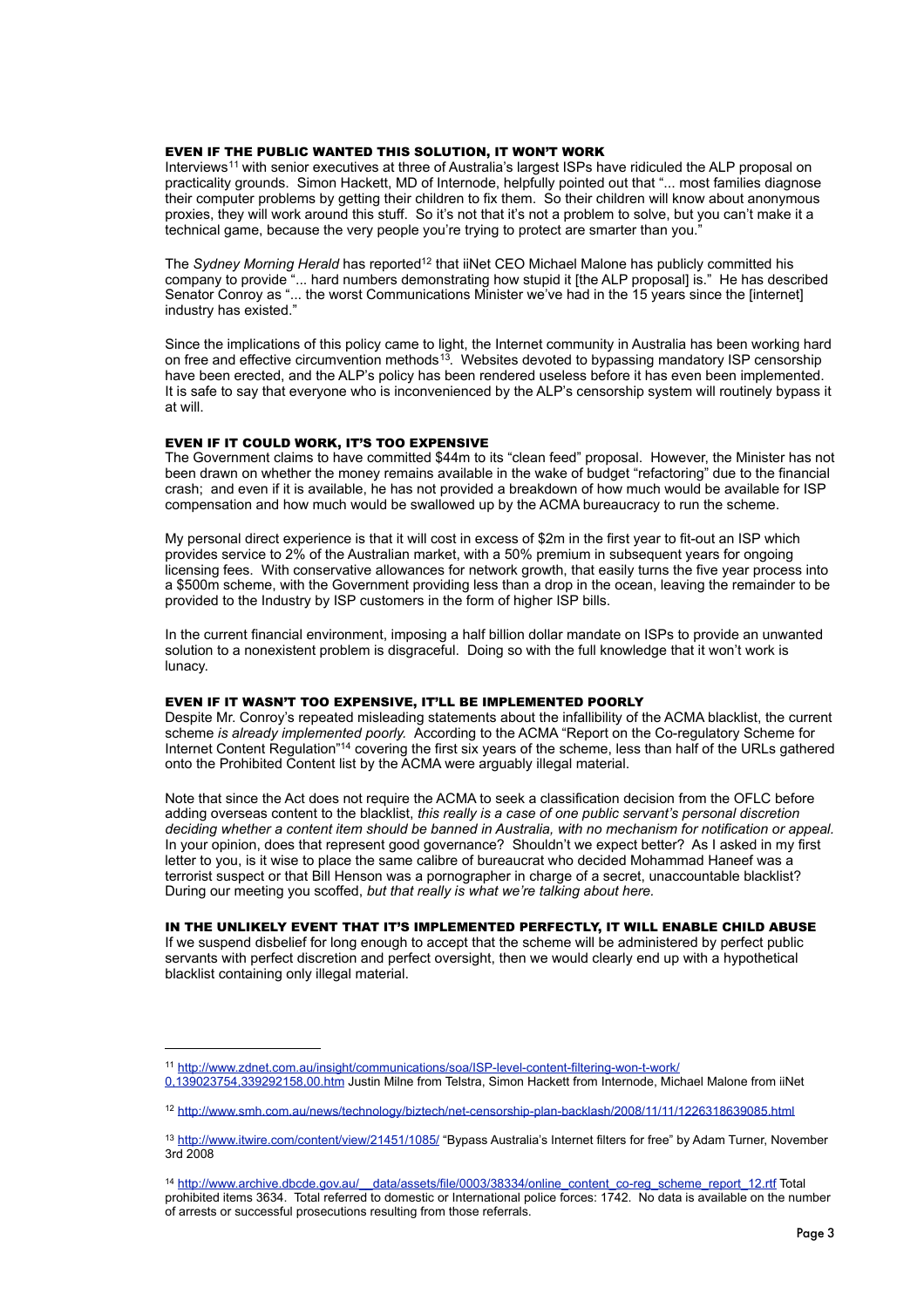The Government would then require that blacklist to be distributed to several thousand employees at several hundred ISPs, whereupon it will certainly leak. I am prepared to accept debate about how long it will take to leak, but the fact that it will leak is beyond question.

As I pointed out in my original letter to you, once it leaks it will be available to every Internet-connected pervert on the planet, and any Australian perverts who avail themselves of circumvention methods. With any perceived positives accompanying the scheme undermined by the fact that it won't work, the negatives will be all we have left. Is increased world-wide child abuse an acceptable price that you, personally, are prepared to pay for the implementation of this policy?

#### POLICY ALTERNATIVES

During our meeting, you asked whether there were any policy alternatives which you could take to Mr. Conroy as a constructive addition to the criticisms contained herein.

I pointed out that the Internet Industry Association (IIA) already runs a "Family Friendly ISP" programme<sup>15</sup>. which provides accreditation to ISPs which conform to the programme's Family Friendly ISP policy. These ISPs offer a variety of services, including "clean feeds," to members of the public who desire them.

It is worth noting that these ISPs' services tend to be more expensive than "traditional" ISPs' services <sup>16</sup>, and that extra expense may represent an obstacle to families acquiring their services. My recommendation during our meeting was that the Government should find a way to encourage and promote those kinds of companies, perhaps using the \$44m in "clean feed" funding to assist existing "clean feed" ISPs with advertising.

On November 10th 2008, the System Administrators' Guild of Australia (SAGE-AU) made an alternative proposal, suggesting that the Government's budgeted \$44m could be redirected to accredited "Family Friendly ISPs" by means of a grant programme modeled on the Australian Broadband Guarantee, "... wherein a participating ISP is subsidised for each subscriber."<sup>17</sup> The Guild also pointed out that a side effect of the Government's current proposal would be to destroy existing family-friendly ISPs by "commoditizing" their industry niche, thereby punishing the companies who have already done the most to support the aims of the Government's policy, and their alternative proposal cures that deficiency. The IIA and the civil liberties community have supported SAGE-AU's proposal, and it seems to me that it would be an honourable and controversy-free way for the Government to extricate itself from this mess.

The fact that Government representatives keep making wildly inaccurate statements about their Internet censorship proposal makes it abundantly clear that the ALP did not think this policy through before adopting it. Other organizations and individuals have clearly applied a lot more thought to these matters than anyone in the Government ever has, and my strong recommendation is that the Government should listen to them.

## MR. CONROY'S PROFESSIONAL CONDUCT

The final point in our meeting concerned Mr. Conroy's inappropriate behaviour towards me, the IIA and my employer.

I must admit to being slightly stunned by your claimed unawareness of this conduct, because I had drawn your attention to it on the cover sheet of the faxed copy of my letter, which was sitting on the table in front of you even as you denied any knowledge of it.

It has been widely reported<sup>18</sup> that during the week of the 24th of October 2008 Senator Conroy's Chief Political Adviser, Ms. Belinda Dennett, emailed a board member at the IIA to express "... serious concern that an IIA member would be sending [my criticisms]..." and labeling the expression of my political views as "... irresponsible behaviour." The email message was accompanied by a phone call demanding that it be passed on to the owner and Managing Director of the company which employs me.

<span id="page-3-0"></span><sup>15</sup> [http://www.iia.net.au/index.php?option=com\\_content&task=view&id=130&Itemid=33](http://www.iia.net.au/index.php?option=com_content&task=view&id=130&Itemid=33) "Participating IIA `Family Friendly' ISPs"

<span id="page-3-1"></span><sup>16</sup> [http://www.webshield.net.au/htm3/contents\\_faq.htm#q3](http://www.webshield.net.au/htm3/contents_faq.htm%23q3) Webshield FAQ describes the enterprise as not-for-profit, with infrastructure which can only service 60,000 customers, with slower connections than other ISPs, and with standard firewall rules which claim to block P2P. Even with these cost-saving measures, Webshield's services are still more expensive than equivalent services offered by "traditional" ISPs.

<span id="page-3-2"></span><sup>17</sup> <http://www.itnews.com.au/News/88655,duplicate-content-filter-will-hurt-familyfriendly-isps.aspx>

<span id="page-3-3"></span><sup>18</sup> <http://www.smh.com.au/articles/2008/10/23/1224351430987.html?page=fullpage> "Filtering out the fury: how government tried to gag web censor critics," Asher Moses, Sydney Morning Herald, Oct 24 2008.